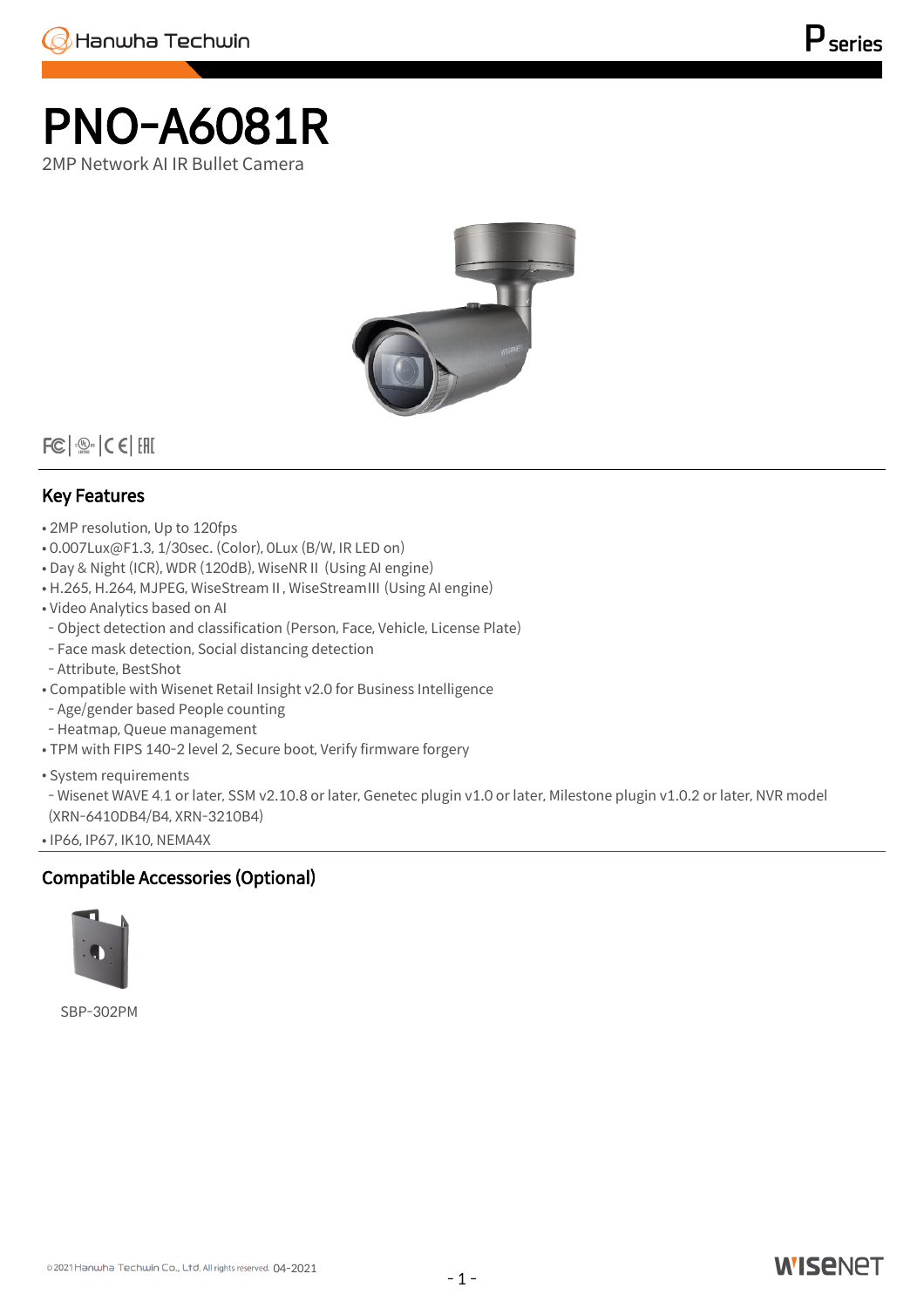## Video

| <b>Imaging Device</b>              | $1/2$ " CMOS                                                                                                                                                                                                                                                                                                                                                                                                                                                    |
|------------------------------------|-----------------------------------------------------------------------------------------------------------------------------------------------------------------------------------------------------------------------------------------------------------------------------------------------------------------------------------------------------------------------------------------------------------------------------------------------------------------|
| <b>Resolution</b>                  | 1920x1080, 1280x1024, 1280x960, 1280x720, 1024x768, 800x600, 800x448, 720x576,<br>720x480, 640x480, 640x360                                                                                                                                                                                                                                                                                                                                                     |
| <b>Maximum Framerate</b>           | H.265/H.264: 60fps (AI analytics on), 120fps (AI analytics off)<br>MJPEG: 15fps                                                                                                                                                                                                                                                                                                                                                                                 |
| <b>Minimum Illumination</b>        | Color: 0.007Lux(F1.3, 1/30sec, 30IRE) B/W: 0.0007Lux(F1.3, 1/30sec, 30IRE), 0Lux(IR LED on), 30fps<br>Color: 0.014Lux(F1.3, 1/60sec, 30IRE) B/W: 0.0014Lux(F1.3, 1/60sec, 30IRE), 0Lux(IR LED on), 60fps<br>Color: 0.028Lux(F1.3, 1/120sec,30IRE) B/W:0.0028Lux(F1.3, 1/120sec, 30IRE), 0Lux(IR LED on), 120fps                                                                                                                                                 |
| <b>Video Out</b>                   | CVBS: 1.0 Vp-p / 75Ω composite, 720x480 for installation<br>USB: Micro USB Type B, 1280x720 for installation                                                                                                                                                                                                                                                                                                                                                    |
| Lens                               |                                                                                                                                                                                                                                                                                                                                                                                                                                                                 |
| <b>Focal Length (Zoom Ratio)</b>   | 4.38~9.33mm(2.13x) motorized varifocal                                                                                                                                                                                                                                                                                                                                                                                                                          |
| <b>Maximum Aperture Ratio</b>      | F1.3(Wide)~F2.15(Tele)                                                                                                                                                                                                                                                                                                                                                                                                                                          |
| <b>Angular Field of View</b>       | H:103.1°(Wide)~44.5°(Tele) / V:54.2°(Wide)~24.9°(Tele) / D:124°(Wide)~51.1°(Tele)                                                                                                                                                                                                                                                                                                                                                                               |
| Minimum Object Distance            | 0.5m(1.64ft)                                                                                                                                                                                                                                                                                                                                                                                                                                                    |
| <b>Focus Control</b>               | Simple focus                                                                                                                                                                                                                                                                                                                                                                                                                                                    |
| Lens Type                          | P iris                                                                                                                                                                                                                                                                                                                                                                                                                                                          |
| Operational                        |                                                                                                                                                                                                                                                                                                                                                                                                                                                                 |
| <b>Camera Title</b>                | Displayed up to 85 characters                                                                                                                                                                                                                                                                                                                                                                                                                                   |
| Day & Night                        | Auto(ICR)                                                                                                                                                                                                                                                                                                                                                                                                                                                       |
| <b>Backlight Compensation</b>      | BLC, WDR, SSDR                                                                                                                                                                                                                                                                                                                                                                                                                                                  |
| <b>Wide Dynamic Range</b>          | 120dB                                                                                                                                                                                                                                                                                                                                                                                                                                                           |
| <b>Digital Noise Reduction</b>     | SSNR, WiseNR II (using AI engine)                                                                                                                                                                                                                                                                                                                                                                                                                               |
| <b>Digital Image Stabilization</b> | Stabilization Support(built-in gyro sensor)                                                                                                                                                                                                                                                                                                                                                                                                                     |
| <b>Motion Detection</b>            | 8ea, polygonal zones                                                                                                                                                                                                                                                                                                                                                                                                                                            |
| <b>Privacy Masking</b>             | 6ea, rectangle zones<br>- Color: Gray/Green/Red/Blue/Black/White                                                                                                                                                                                                                                                                                                                                                                                                |
| <b>Gain Control</b>                | Low / Middle / High                                                                                                                                                                                                                                                                                                                                                                                                                                             |
| <b>White Balance</b>               | ATW / AWC / Manual / Indoor / Outdoor                                                                                                                                                                                                                                                                                                                                                                                                                           |
| <b>LDC</b>                         | Support                                                                                                                                                                                                                                                                                                                                                                                                                                                         |
| <b>Electronic Shutter Speed</b>    | Minimum / Maximum / Anti flicker (1/5~1/12,000sec)<br>Auto prefer shutter control based on AI engine                                                                                                                                                                                                                                                                                                                                                            |
| <b>Video Rotation</b>              | Flip, Mirror, Hallway view(90°/270°)                                                                                                                                                                                                                                                                                                                                                                                                                            |
| <b>Analytics</b>                   | - Classified object type : Person/Face/Vehicle/License plate with attributes, BestShot per<br>object<br>- Analytics events based on AI engine : Object detection, Face mask detection, Directional<br>detection, Digital auto tracking, Enter/Exit, Loitering, Virtual line, Social distancing<br>detection<br>- Analytics events : Defocus detection, Motion detection, Appear/Disappear, Tampering,<br>Audio detection, Sound classification, Shock detection |

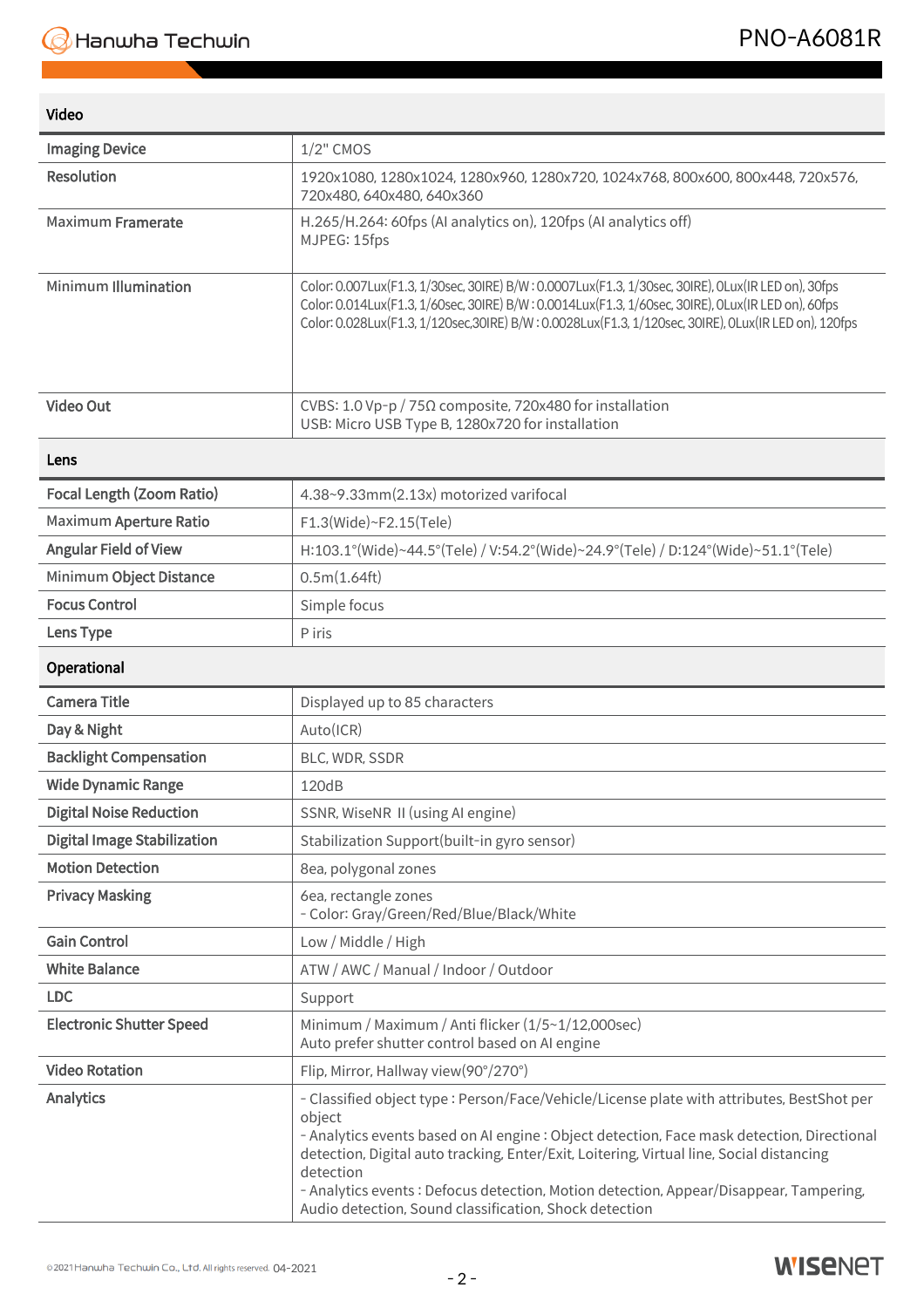| <b>Business Intelligence</b>             | People counting, Queue management, Heatmap based on AI engine                                                                                                                                                                                                                |
|------------------------------------------|------------------------------------------------------------------------------------------------------------------------------------------------------------------------------------------------------------------------------------------------------------------------------|
| Alarm I/O                                | Input 1ea / Output 1ea / DC 12V Power (Maximum 50mA) 1ea                                                                                                                                                                                                                     |
| <b>Alarm Triggers</b>                    | Analytics, Network disconnect, Alarm input                                                                                                                                                                                                                                   |
| <b>Alarm Events</b>                      | File upload via FTP and e-mail<br>Notification via e-mail<br>SD/SDHC/SDXC or NAS recording at event triggers<br>Alarm output<br>Handover<br>Audio playback                                                                                                                   |
| Audio In                                 | Selectable(microphone in/line in)<br>Supply voltage: 2.5VDC(4mA), Input impedance: 2K Ohm                                                                                                                                                                                    |
| <b>Audio Out</b>                         | Line out, Maximum output level: 1Vrms                                                                                                                                                                                                                                        |
| IR Viewable Length                       | 40m(131.23ft), Wise IR                                                                                                                                                                                                                                                       |
| <b>Network</b>                           |                                                                                                                                                                                                                                                                              |
| <b>Ethernet</b>                          | Metal shielded RJ-45(10/100/1000 BASE-T)                                                                                                                                                                                                                                     |
| <b>Video Compression</b>                 | H.265/H.264: Main/High, MJPEG                                                                                                                                                                                                                                                |
| <b>Audio Compression</b>                 | G.711 u-law /G.726 Selectable<br>G.726(ADPCM) 8KHz, G.711 8KHz<br>G.726: 16Kbps, 24Kbps, 32Kbps, 40Kbps<br>AAC-LC: 48Kbps at 16KHz                                                                                                                                           |
| <b>Smart Codec</b>                       | Manual(5ea area), WiseStream II, WiseStream III (using AI engine)                                                                                                                                                                                                            |
| <b>Bitrate Control</b>                   | H.264/H.265: CBR or VBR<br><b>MJPEG: VBR</b>                                                                                                                                                                                                                                 |
| <b>Streaming</b>                         | Unicast(6 users) / Multicast<br>Multiple streaming(Up to 5 profiles)                                                                                                                                                                                                         |
| Protocol                                 | IPv4, IPv6, TCP/IP, UDP/IP, RTP(UDP), RTP(TCP), RTCP,RTSP, NTP, HTTP, HTTPS, SSL/TLS,<br>DHCP, FTP, SMTP, ICMP, IGMP, SNMPv1/v2c/v3(MIB-2), ARP, DNS, DDNS, QoS, UPnP,<br>Bonjour, LLDP, SRTP (TCP, UDP Unicast)                                                             |
| <b>Security</b>                          | HTTPS(SSL) Login Authentication<br>Digest Login Authentication<br>IP Address Filtering<br>User access log<br>802.1X Authentication (EAP-TLS, EAP-LEAP)<br>Device Certificate (Hanwha Techwin Root CA)<br>TPM with FIPS 140-2 level 2<br>Secure boot, Verify firmware forgery |
| <b>Application Programming Interface</b> | ONVIF Profile S/G/T<br>SUNAPI(HTTP API)<br>Wisenet open platform                                                                                                                                                                                                             |
| General                                  |                                                                                                                                                                                                                                                                              |
| <b>Webpage Language</b>                  | English, French, German, Spanish, Italian, Chinese, Korean, Russian, Japanese,                                                                                                                                                                                               |
|                                          | Swedish, Portuguese, Czech, Polish, Turkish, Dutch, Hungarian, Greek Micro                                                                                                                                                                                                   |
| <b>Edge Storage</b>                      | SD/SDHC/SDXC 2 slots, maximum 512GB each                                                                                                                                                                                                                                     |
| Memory                                   | 4096MB RAM, 512MB Flash                                                                                                                                                                                                                                                      |
| <b>Environmental &amp; Electrical</b>    |                                                                                                                                                                                                                                                                              |
| <b>Operating Temperature / Humidity</b>  | $-50^{\circ}$ C ~ +55 $^{\circ}$ C(-58 $^{\circ}$ F ~ +131 $^{\circ}$ F) / Less than 90% RH<br>* Start up should be done at above -30°C                                                                                                                                      |

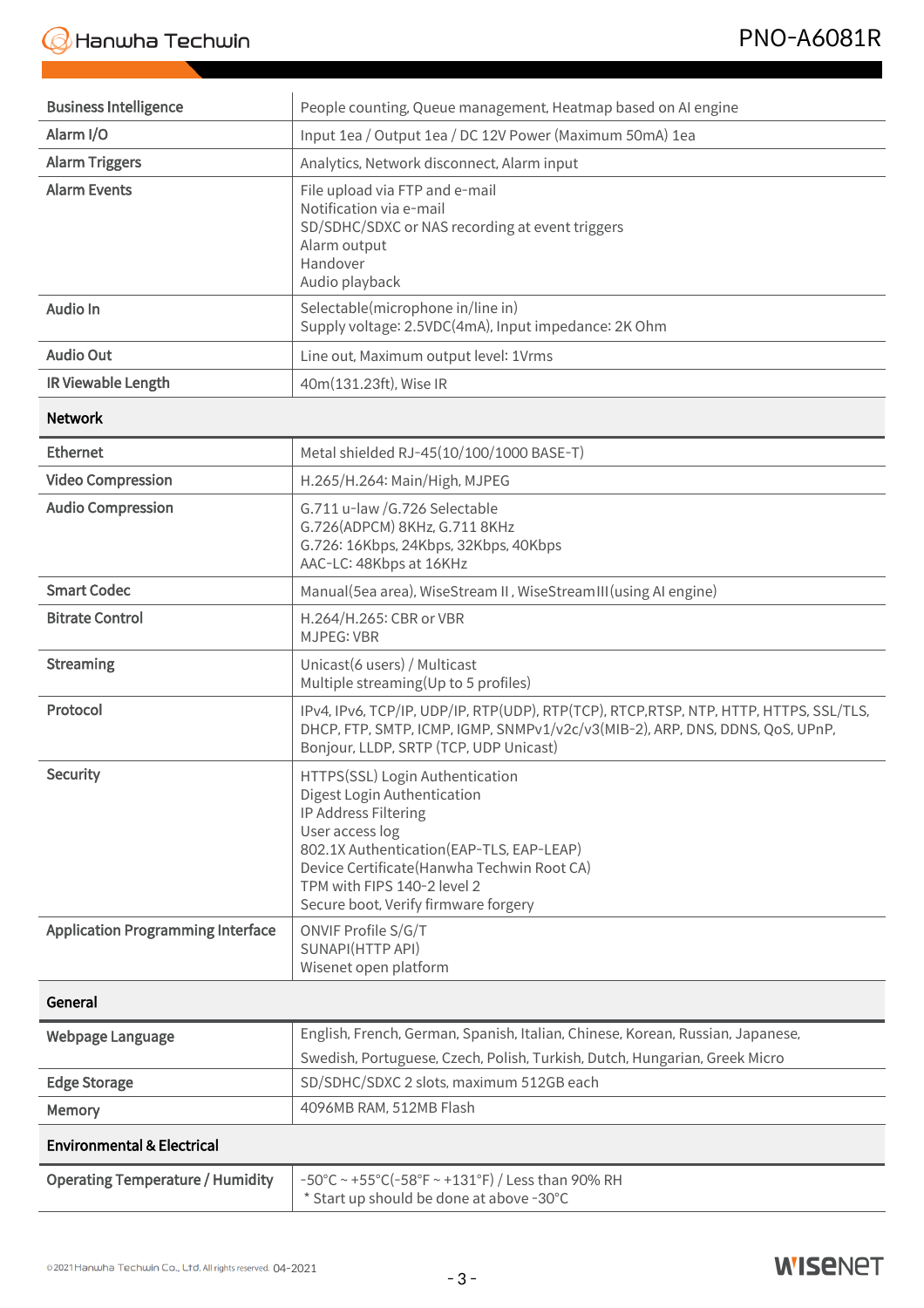| <b>Storage Temperature / Humidity</b> | -50°C ~ +60°C(-58°F ~ +140°F) / Less than 90% RH                                                                          |
|---------------------------------------|---------------------------------------------------------------------------------------------------------------------------|
| Certification                         | IP66/IP67, IK10, NEMA4X                                                                                                   |
| <b>Input Voltage</b>                  | PoE+(IEEE802.3at), 12VDC                                                                                                  |
| <b>Power Consumption</b>              | PoE+: Maximum 19.50W, typical 16.00W                                                                                      |
|                                       | 12VDC: Maximum 17.00W, typical 13.50W                                                                                     |
| Mechanical                            |                                                                                                                           |
|                                       |                                                                                                                           |
| Color / Material                      | Dark gray / Aluminum, Hard-coated window                                                                                  |
| <b>Product Dimensions / Weight</b>    |                                                                                                                           |
| DORI (EN62676-4 standard)             | 091.0x368.6mm (3.58" x 14.51") (Without sunshield), Weight: 2.48Kg (5.47lb) single, double, 4" octagon gangbox compatible |
| Detect (25PPM/8PPF)                   | Wide: 62.9m(206.34ft) / Tele: 183m(600.33ft)                                                                              |
| Observe (63PPM/19PPF)                 | Wide: 25.1m(82.34ft) / Tele: 73.3m(240.46ft)                                                                              |
| Recognize (125PPM/38PPF)              | Wide: 12.6m(41.33ft) / Tele: 36.6m(120.07ft)                                                                              |

• The lastest product information / specification can be found at hanwhasecurity.com

• Design and specifications are subject to change without notice.

• Wisenet is the proprietary brand of Hanwha Techwin, formerly known as Samsung Techwin.